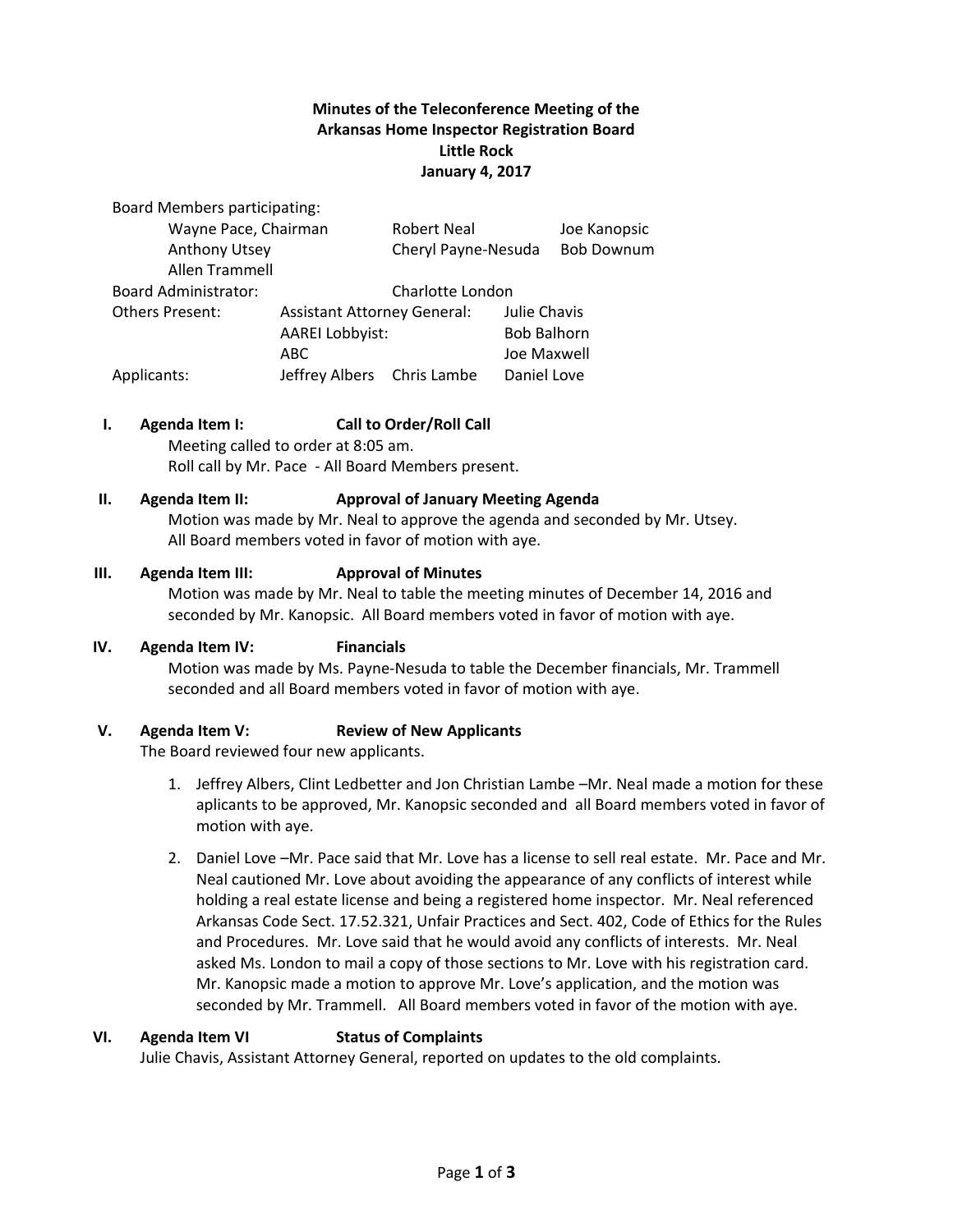### **OLD COMPLAINTS**

- 1. Williams –Ms. Chavis said she had sent a letter to Mr. Williams and gave him until the end of January to resolve his outstanding complaints.
- 2. Mr. Kanopsic made a motion to table the remaining old complaints, Mr. Neal seconded and all Board members voted in favor of the motion with aye.

### **NEW COMPLAINTS**

1. Washburn vs Hoffman, HI-1500 - Ms. Chavis said Ms. London should send a letter, along with a copy of the complaint, to Mr. Hoffman informing him of the complaint against him and give him two weeks to respond.

### **VII. Agenda Item VII Continuing Education/Pre-Registration Courses**

### **VIII. Agenda Item VIII New Business**

- 1. Board members voted to continue reimbursements for Board-related travel and lodging expenses incurred in 2017. Mr. Kanopsic made a motion to reimburse Board members in 2017, Ms. Payne-Nesuda seconded and all Board members voted in favor of the motion with aye.
- 2. AETN –Mr. Pace told Board members about the advertising contract ending soon and Mr. Downum mentioned that the Board had voted in the December meeting to not renew the contract. Mr. Pace asked for any suggestions about other forms of advertising and there were none.
- 3. Frank Yakopec -Mr. Pace mentioned the email that was sent by Mr. Yakopec concerning his inability to get a background check from the state of California. Mr. Yakopec has previously worked for the federal government and wanted to know if a copy of his federal background check would be a sufficient replacement for the state. He said he has completed all the other requirements needed to apply to be a home inspector in Arkansas and the California background check was stopping his progress. Ms. Chavis said a federal background check should be sufficient since they are more thorough in their checks than state governments. Mr. Neal made a motion to waive the state background check requirements for Mr. Yakopec and accept the federal background check when it is provided to the Board. Mr. Downum seconded and all Board members voted in favor of the motion with aye.

### **IX. Agenda Item IX Old Business**

- 1. Board members reviewed nine (9) late registration renewals -Mr. Neal made a motion to approve all of the late renewals, except Michael J. Smith. Mr. Kanopsic seconded and all Board members voted in favor of the motion with aye. Mr. Trammell made a motion to approve Mr. Smith's renewal pending receipt of his CE certificate. Mr. Downum seconded and all Board members voted in favor of the motion with aye.
- 2. Mr. Trammell reminded Board members about their responsibility to complete a Statement of Financial Responsibility and turn it in to the Secretary of State's Office.

### **X. Agenda Item X Administrator's Update to Board Members**

### **XI. Agenda Item XI Schedule Next Meeting**

.

1. The next Board meeting is scheduled for Wednesday, February 22, 2017 at 9:00 a.m. with the hearing scheduled by Ms. Chavis to immediately follow at 10:00 a.m.